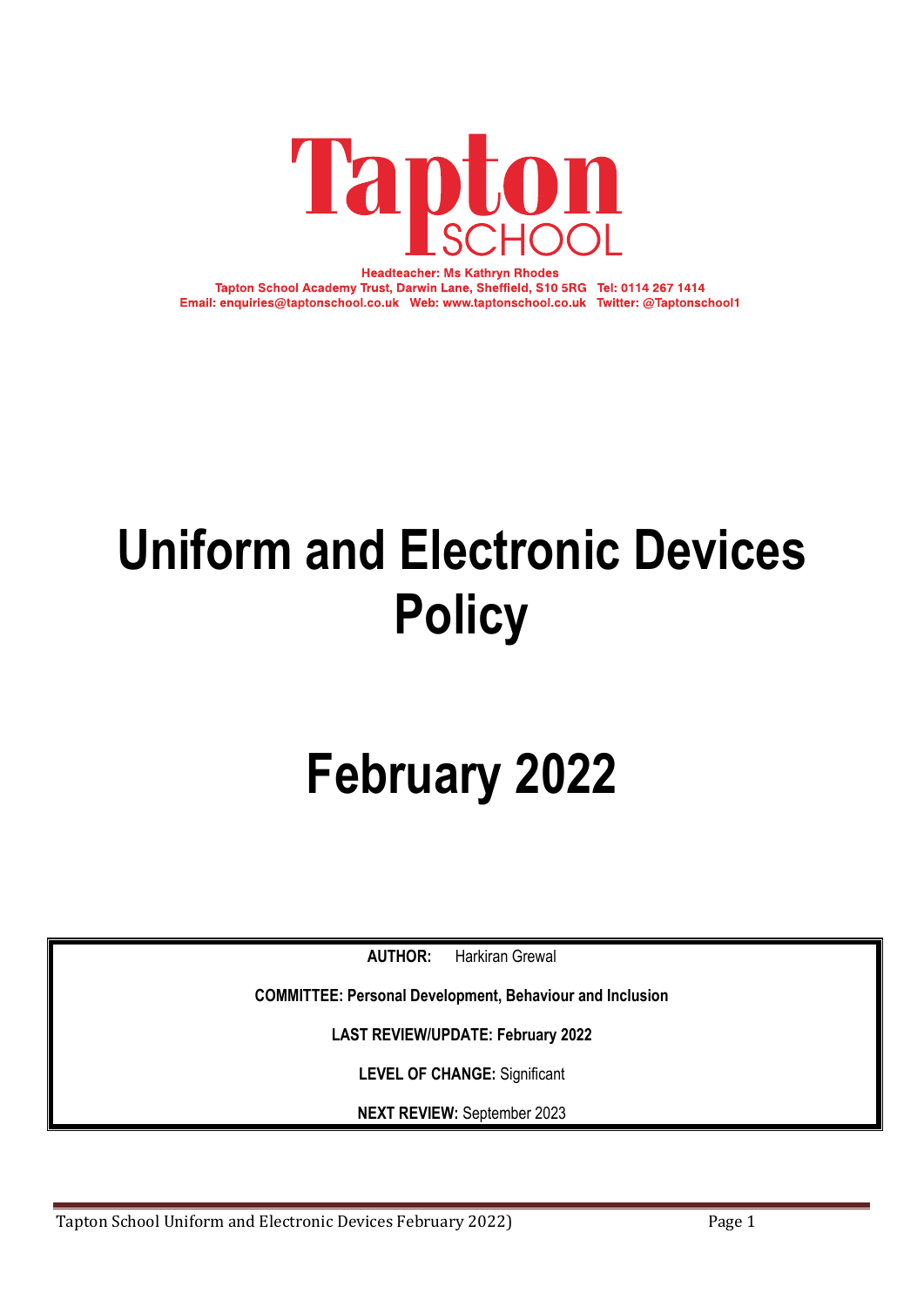### **First principles**

Tapton School is a uniform school. We endorse the DfE's stance on school uniform (November 2021) and agree that it is key to:

- promoting the ethos of a school
- providing a sense of belonging and identity
- setting an appropriate tone for education

By sending their children to Tapton parents and carers are agreeing to this uniform policy and accepting their roles as outlined in the Home School Agreement; specifically, we expect parents and carers to support our uniform policy and procedures. The policy has been ratified by the governing body and we expect all students in Years 7-11 to wear our full school uniform without negotiation. In addition, we expect all students in Years 7-13 (and Year 14) to follow our policy on mobile phones, devices and headphones. This policy should be read in conjunction with the Whole School Behaviour Policy.

Following the publication of statutory and non-statutory guidance from the DfE (November 2021) our policy regarding school uniform was further reviewed by the school, the governing body and parents and carers to ensure Tapton School adhered to the guidance. Please see details below:

We believe parents should not have to consider uniform costs when selecting a school. We have liaised with uniform providers and selected a uniform which is both cost effective and offers the best value for money in terms of quality and durability. Our uniform does not differ from year group to year group, therefore, it allows families to recycle clothing where appropriate. The clothing we have selected allows students to be both warm and comfortable and offers flexibility throughout the year. We have also kept branded items (items with a Tapton logo) to an absolute minimum. It is possible to buy the bulk of your child's school uniform at affordable prices in a number of supermarkets and clothing chains. Alongside this we will advertise the availability of second-hand uniform through our normal communication channels and the school website. Finally, when making decisions about our uniform policy we have paid due regard to our obligations under the Human Rights Act 1998 and the Equality Act 2010 and the impact of our policy on students who have protected characteristics:

- sex
- religion or belief
- race (including colour, nationality, ethnic or national origin)
- disability
- gender reassignment
- pregnancy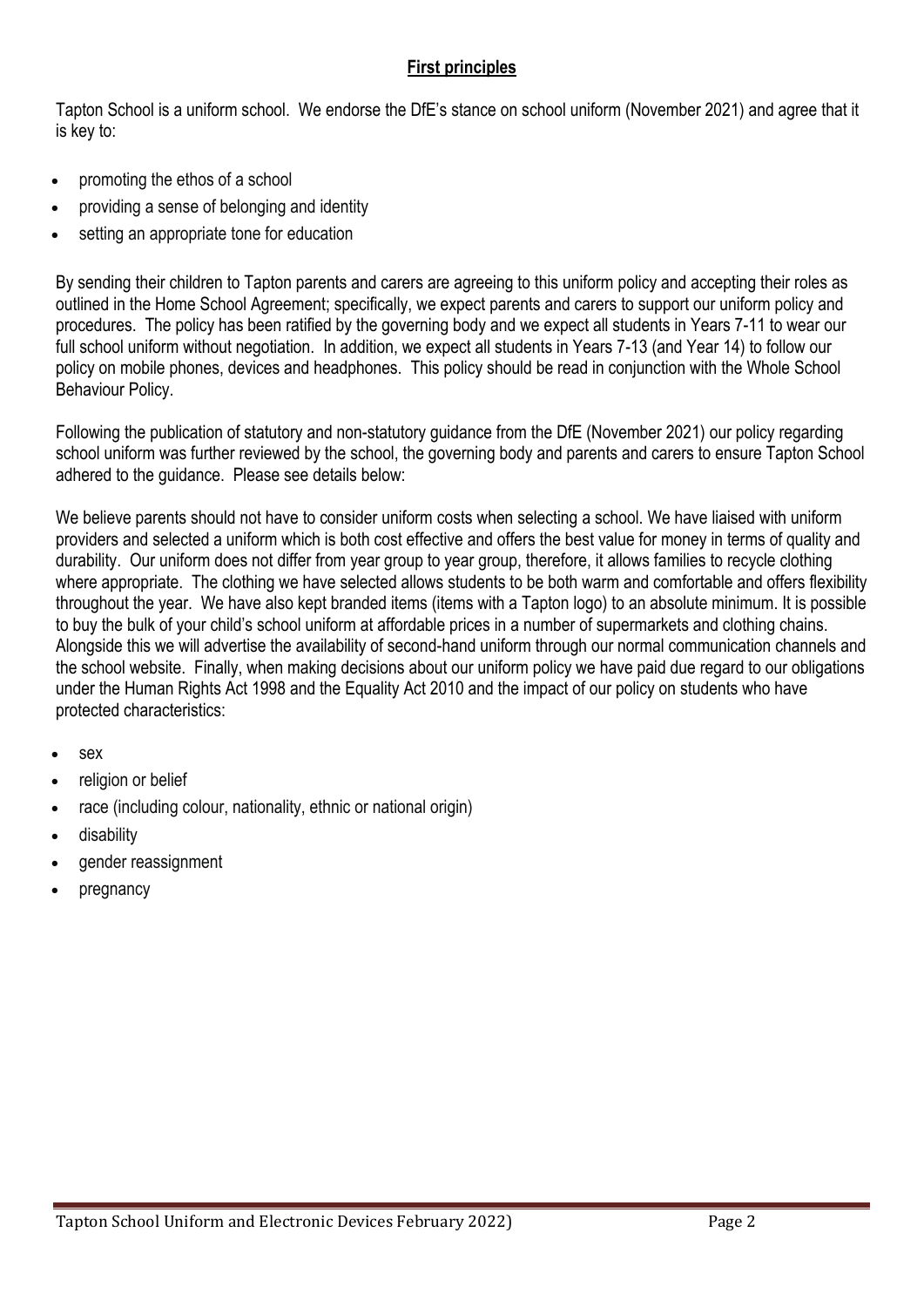## **School uniform**

In Tapton all pupils wear this uniform:

- Tapton logoed polo shirt in white or black or a plain white or black school wear polo shirt.
- Tapton logoed black sweatshirt or Tapton logoed black cardigan.
- Tapton logoed black fleece or plain black fleece.
- Students can wear either flat black full-length trousers, black tailored shorts or a black skirt. In the post COVID-19 recovery period we understand that families may need more flexibility around trousers that may fade with additional washing; therefore, until further notice we will allow students to wear trousers that have faded. **However, students cannot wear jogging bottoms or leggings. Trousers (such as cargo trousers) with cuffed legs are also not allowed.** The school reserves the right to have a conversation with a student where an item of clothing is inappropriate for a learning environment. In addition, students who contravene our uniform policy and/or wear inappropriate clothing will be given a non-negotiable same day detention.
- **All black** shoes or trainers without any coloured logo and without different coloured trims (not sandals).
- Flat all black below the knee boots
- Outdoor clothing (such as coats) are not worn in classrooms.
- No hoods or hats are to be worn in the building.
- Students are **not** allowed to wear their PE jumpers in lessons as part of their school uniform.

#### *If you are unsure about your uniform purchases please contact school before you buy as failure to wear the correct uniform will incur a non-negotiable detention*

## **How do we check uniform and maintain high standards?**

Form tutors are responsible for equipment and uniform checks – they will check equipment and uniform every day. Form tutors will give students a green uniform slip when uniform is not 100% correct. This slip indicates that the form tutor has spoken to the child about uniform and passed their name to the Year Leader for detention. Students without an exceptional reason (and note from home) for incorrect uniform will be seen by Year Leaders and put into a same day sanction – 20-minute non-negotiable lunchtime detention. Year Leaders will make calls to parents and carers to alert them to the uniform issue where necessary, for example, where there is wilful and repeated defiance of uniform policy. A notification will always be sent to the parents and carers to alert them to the same day lunchtime detention. Repeated violations of uniform will initially result in contact with home and thereafter parents and carers attending meetings with Year Leaders. Names of students causing uniform concerns will be collated at the weekly inclusion meeting.

Our MIS is BROMCOM. This system allows us to record both negative and positive points for each student. Positive points are detailed in the rewards policy. Students will receive a negative behaviour point for incorrect uniform and these points will be added to the student's overall points total and inform our disciplinary interventions in line with our behaviour policy.

• Failure to wear correct uniform  $-1$  point

## **Mobile Phones, Devices and Headphones/Earphones and Confiscations**

The rules around confiscations apply to all students Years 7-13 (and any Year 14 students). Mobile phones, iPods and other electronic devices such as wireless earphones are not allowed to be visible in the school building during our working hours – 9.10-3.30 – this is non-negotiable. This includes all areas of the Dining Room. If students choose to bring devices to school they must be put them away before entry into the building so they are not at all visible – this includes earphone cables hanging out of shirts and from pockets, headphones worn around necks and phones in hands. From the 9.10 bell any such items will be confiscated without discussion. If a child refuses to hand over the item on call will be used. The attending team will confiscate the item and inform the student of the same day After School Detention for defiance. Failure to hand over a confiscated item will result in a fixed term suspension. The first time an item is confiscated it will be held in the school office until the end of the school day. If a student has an item confiscated